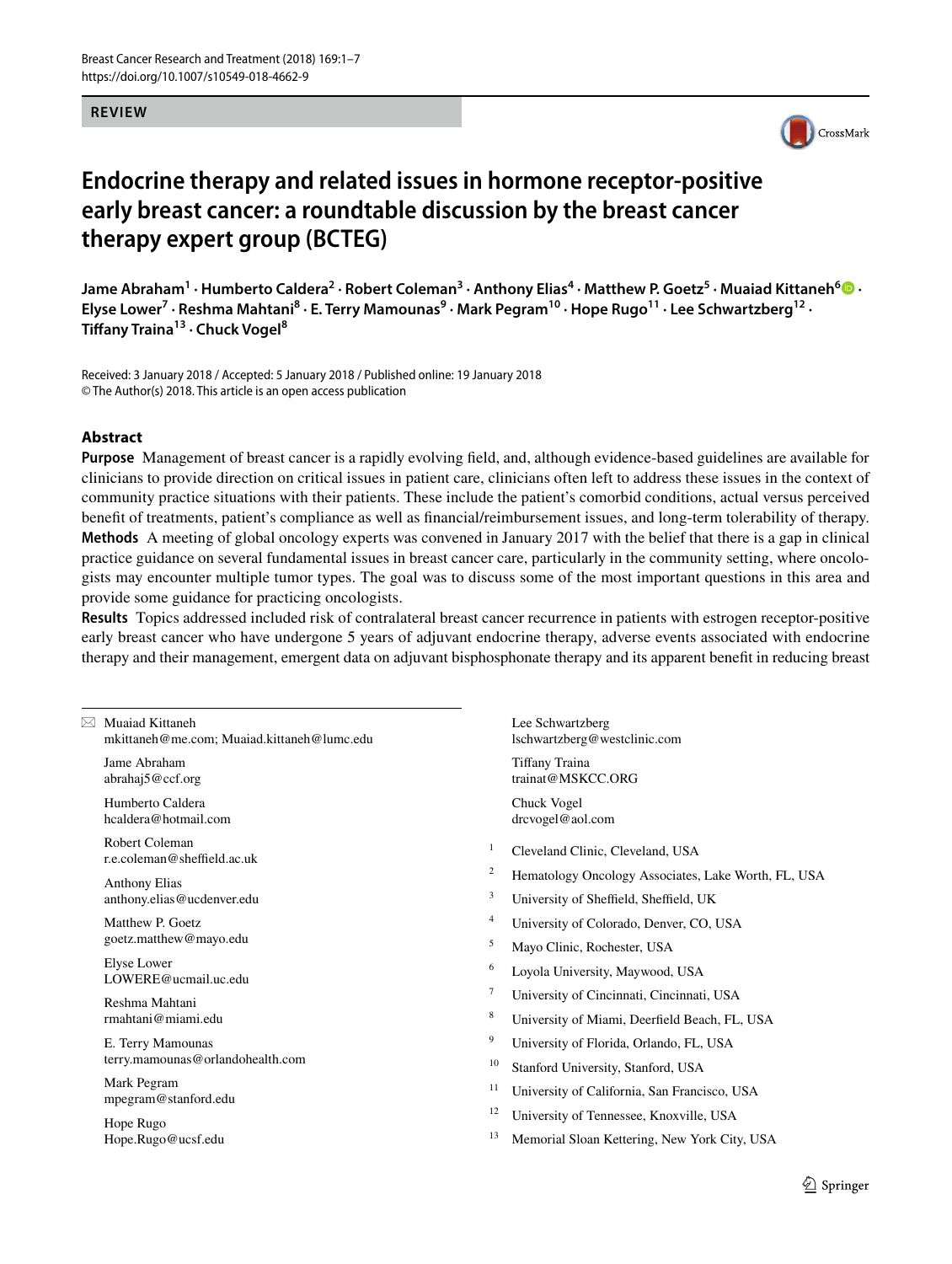cancer recurrence, recent fndings of extended adjuvant endocrine therapy trials, and the use of currently available genomic biomarker tests as a means of further informing treatment decisions.

**Conclusions** A summary of the discussion on these topics and several 'expert opinion statements' are provided herein in an efort to convey the collective insights of the panel as it relates to current standard practice.

**Keywords** Breast cancer therapy · Expert group · Endocrine therapy · Extended adjuvant therapy · Genomic testing · Bisphosphonate therapy

## **Introduction: about the breast cancer therapy expert group (BCTEG) panel**

Management of breast cancer is a dynamic and constantly evolving feld of oncology. Clinical guidance statements, recommendations, and meta-analyses are available for clinicians that provide direction on issues relating to the use of adjuvant endocrine therapy, and extended adjuvant (EA) endocrine therapy in patients with estrogen receptor-positive (ER+), early breast cancer (EBC). Despite these resources, however, many issues surrounding the use of, for example, EA endocrine therapy, remain unresolved, and clinicians are left to address critical questions of care with their patients in the context of in-practice clinical considerations, including comorbidities, patient's compliance, actual versus perceived beneft of therapies, patient age, fnancial/reimbursement issues, and tolerability of therapies over the long term.

The breast cancer therapy expert group (BCTEG) panel is composed of expert physicians and clinical researchers, all of whom have dedicated their careers to the treatment of patients with breast cancer and have published extensively on the topics in question. The purpose of convening the panel was to discuss important developments related to breast cancer management, with a particular emphasis on new fndings and/or areas where guidance from established bodies, such as the National Comprehensive Cancer Network (NCCN) and the American Society for Clinical Oncology (ASCO) may be unresolved or less established. The goal is to elicit the group's opinions on the topic as it relates to their own clinical practices and, more importantly, how this might impact those practicing in the community setting, where multiple tumor types, other than breast cancer, are frequently encountered. Importantly, this article is not intended to replace any existing guidance or to be an exhaustive review of the topic. Rather, it is intended to present a concise synopsis of the relevant data in this area and summarize the consensus opinion of the expert group.

## **Meeting objectives and role of funding sources**

A BCTEG meeting was convened in January 2017 with the goal of conducting an informal roundtable discussion on some of the most important topics related to the use of endocrine therapy in the treatment of hormone receptorpositive EBC. Topics discussed included issues surrounding the role of contralateral prophylactic mastectomy (CPM) in ER+ EBC, adherence to endocrine therapies, and the use of multi-gene assays, which can provide prognostic information and guide decisions on systemic adjuvant therapy  $[1–5]$  $[1–5]$  $[1–5]$ . Emergent data regarding the benefits of using adjuvant bisphosphonates on recurrence and survival outcomes in postmenopausal women, as reported by the Early Breast Cancer Trialist's Collaborative Group (EBCTCG) [[6\]](#page-5-2), were also discussed, as were studies presented at the 2016 San Antonio Breast Cancer Symposium (SABCS), which raised questions regarding the beneft of using EA endocrine therapy with aromatase inhibitors (AIs) beyond 5 years [\[7](#page-5-3)[–9](#page-5-4)]. This article is intended to provide a collective summary of the participants' expert opinions on current standard practice relating to these issues. An unrestricted educational grant for this activity was provided by Biotheranostics, Inc., with additional funding provided by Total Health Conferencing, a medical education company. The faculty were compensated for their participation, and topics of discussion were selected by the faculty and by Total Health Conferencing. It is recognized that many of the panelists may have relationships with corporate entities, both related and unrelated to the topics in question; content of the discussions, and any expert opinions presented herein, was intended to be based on the panelists' own expert clinical experience and insight, and is understood not to be infuenced by any corporate relationship or interest.

#### **Segment 1: contralateral breast cancer risk**

#### **Background**

This segment of the discussion was focused on risk reduction and contralateral breast cancer events in women with established unilateral breast cancer (without risk for hereditary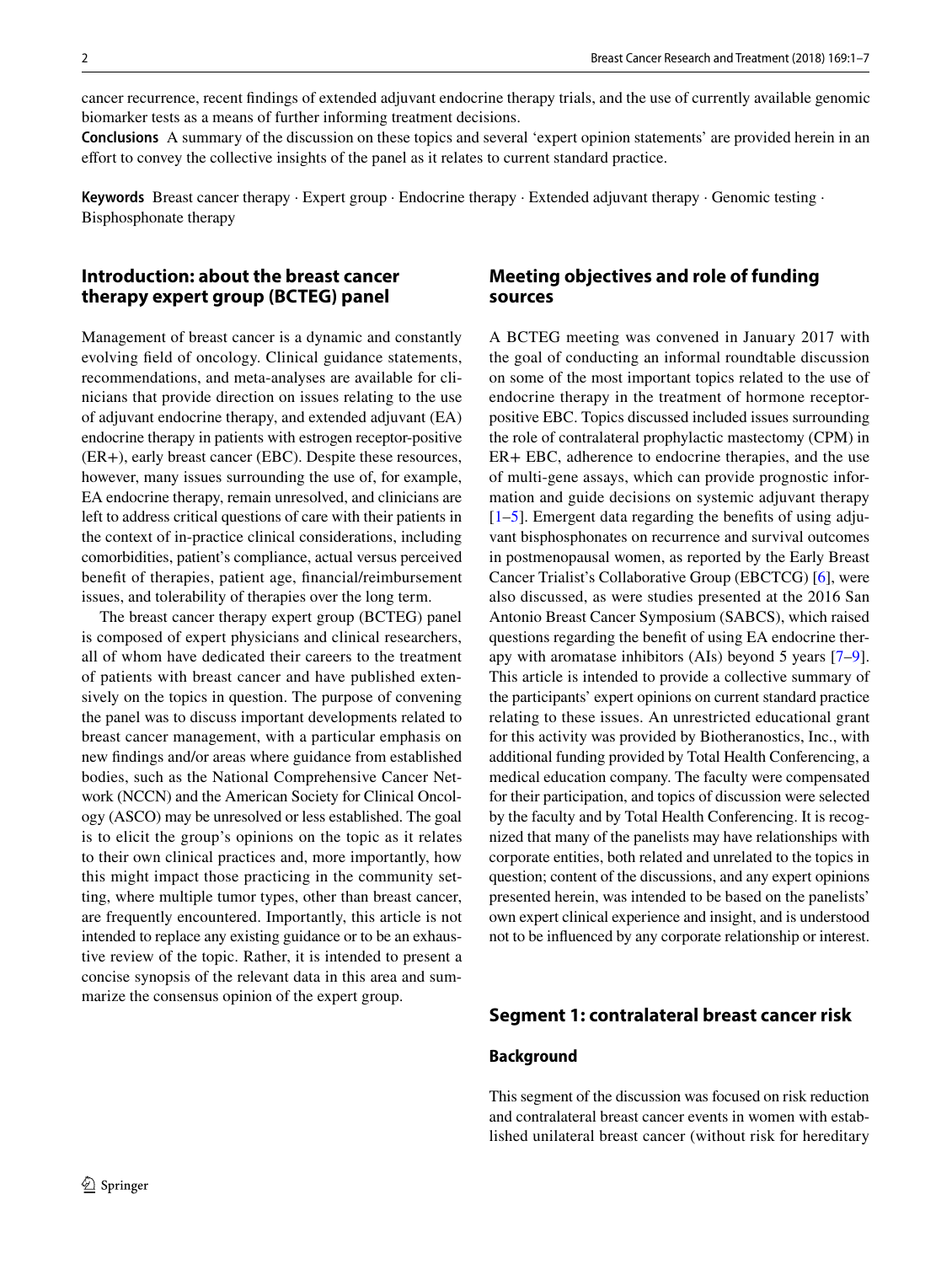breast or ovarian cancer syndromes) and was aimed at eliciting the expert panel's opinion on estimated annual risk of a patient developing a metachronous contralateral breast cancer (CBC) from diagnosis, and after receiving 5 years of endocrine therapy. Related to this discussion was their current assessment of available strategies and/or therapeutic options to reduce CBC risk [i.e., surveillance, contralateral prophylactic mastectomy (CPM), adjuvant hormonal therapy], and whether an individual patient's risk of CBC infuenced their recommendations regarding the use of EA hormonal therapy.

## **Discussion**

The panel agreed that, based on results from the Oxford overview, adjuvant endocrine therapy confers a substantial beneft in terms of reducing the risk of CBC for women with ER+ disease, and that older estimates of CBC recurrence risk at  $10-15$  years ( $\sim$  5 to 8%) are not reflective of what is seen today, especially for women with ER+ disease who have received 5 years of endocrine therapy; as most recently gleaned from the NSABP B-42 trial, this risk is approximately 3% [[7\]](#page-5-3). Strategies to reduce CBC risk include surveillance for a woman with an intact contralateral breast, and mammography remains the cornerstone of surveillance. American Society for Clinical Oncology (ASCO) guidelines recommend mammography once per year, and there is no recommendation for MRI or additional functional imaging for patients with average risk [[5](#page-5-1)]. Thus, for women with ER+ disease taking hormonal therapy, after 5 years, one can confdently say that the risk of CBC at least over the next 10 years is quite low, and the use of CPM in these patients would be largely unnecessary. Given the low risk of a CBC in years 5 through 10, it was generally agreed that the risk of CBC should not weigh heavily into treatment decisions, and that discussions for extending adjuvant therapy, at least at present, should focus mainly on the risk of distant recurrence. In terms of surveillance, panelists were in agreement with ASCO guidelines, which recommend yearly mammography, with the understanding that more frequent screening (i.e., every 6 months) may cause undue anxiety for patients and increase costs, and the acknowledgement that studies (e.g., MAMMO50) evaluating less frequent schedules have completed accrual, and will be reported in the next few years [\[5](#page-5-1), [10\]](#page-5-5).

*Expert Opinion Statement 1* The use of EA endocrine therapy in the context of reducing contralateral breast cancer should be highly individualized, and be based on age, as well as relevant clinicopathological factors and tolerability. Contralateral prophylactic mastectomy is considered largely unnecessary in patients with standard risk (i.e., patients without history of hereditary breast cancer syndromes),

given the very low risk of contralateral breast cancer, particularly in ER+ patients who have received 5 years of initial adjuvant endocrine therapy.

*Expert Opinion Statement 2* Many patients may be currently over-screened with every 6-month mammography of the afected breast, which can increase patient anxiety and costs. Therefore, the panel recommends that the current ASCO guidelines for yearly mammographic screening be followed.

## **Segment 2: adverse events and patient compliance**

#### **Background**

This segment of the discussion was focused on adverse event management and patient compliance with endocrine therapy, with a specific focus on AIs, and was aimed at eliciting the expert panel's perception of the incidence and impact of adverse events (AEs) on compliance. Related to this discussion was the potential impact of patient adherence on treatment outcome, and strategies recommended by the panel to manage specifc endocrine therapy-associated AEs such as arthralgia, hot fashes, vaginal dryness or atrophy, and bone loss.

#### **Discussion**

The panelists discussed the defnition of adherence and compliance. The term "adherence" could be considered as a composite of compliance (i.e., how well the drug regimen is followed) and persistence (i.e., how long the patient follows the treatment)  $[2, 11]$  $[2, 11]$  $[2, 11]$  $[2, 11]$  $[2, 11]$ . In this regard, it was also noted that reliable measures of adherence are, for the most part, currently lacking. It was agreed that there is considerable discordance between the perception of adherence by most clinicians and nonadherence rates as reported in clinical trials, in clinical practice, and in medication refll record databases [\[12](#page-6-0), [13](#page-6-1)]. It was acknowledged that lack of adherence is associated with poorer survival in the EA setting [\[14](#page-6-2)], and that several factors could impact adherence, including the physicians themselves (i.e., failure to provide a prescription), and patient factors (i.e., failure to fll the prescription if given) [[15](#page-6-3)]. AEs, including arthralgia, hot fashes, and vaginal dryness or atrophy, are also extremely important concerns for patients on AIs. Management strategies discussed included education on life style changes, such as exercise, weight reduction, stress management, and improving sleep habits. Analgesics were also agreed to be efective for the treatment of AI-induced arthralgia. The panel also noted vaginal dryness as an underreported and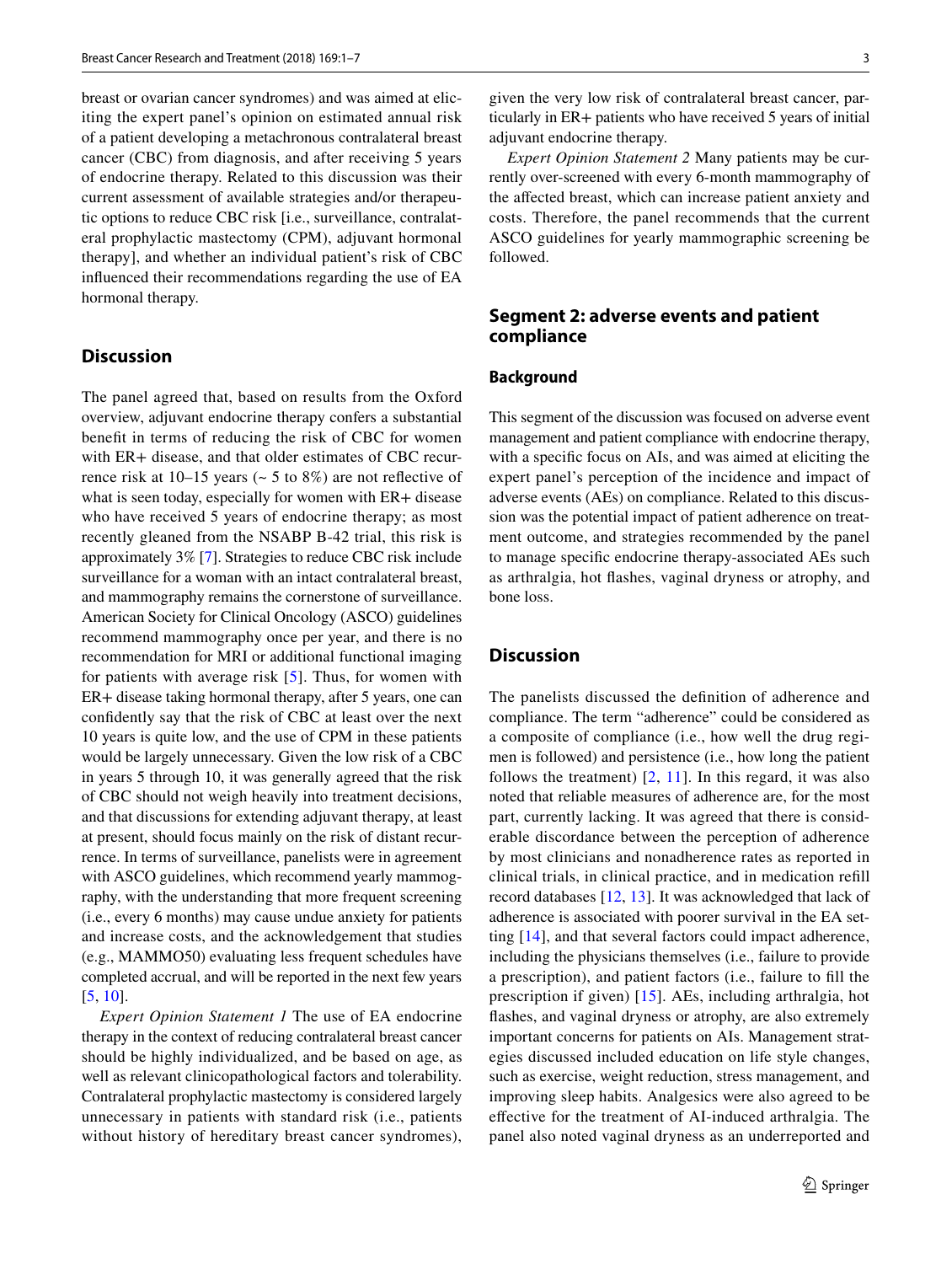poorly managed side efect of anti-estrogen therapy, which must be addressed and managed. It was suggested that topical nonhormonal vaginal moisturizers and lubricants may be used to improve symptoms of vaginal dryness, but persistent gynecologic symptoms may necessitate a discussion regarding topical estrogen therapy. In this regard, the panel noted that, in some studies, signifcant increases in plasma estrogen have been observed with topical estrogen use and that concerns over their use in women with breast cancer are common [\[16\]](#page-6-4). Importantly, however, the panel noted that to date no studies have reported an increased risk of breast cancer recurrence in patients receiving vaginal estrogens, nor has a critical estradiol level been defned that is associated with higher rates of recurrence in AI-treated women. Nevertheless, it was agreed that the use of topical estrogens should be based on physician–patient discussions regarding individual risk and beneft.

Regarding the issue of bone health, the panel recommended periodic evaluation of bone densitometry and management of vitamin D defciency in order to minimize bone loss. Depending on bone loss risk factors including personal or family history of fracture, smoking, and alcohol usage, along with bone densitometry measurements, the use of bisphosphonates or denosumab may be indicated [[17\]](#page-6-5). The selective serotonin reuptake inhibitors, including duloxetine and venlafaxine, can also be considered for symptoms such as musculoskeletal pain and hot fashes [[18,](#page-6-6) [19](#page-6-7)]. In tamoxifen-treated women, antidepressants with little or no inhibition of CYP2D6 should be preferred over antidepressants with potent CYP2D6 inhibition activity, as these medications may result in decreased conversion of tamoxifen to the active metabolite, endoxifen. Lastly, changing from one aromatase inhibitor to another or to a selective estrogen receptor modulator (i.e., tamoxifen) is another option to improve hormone therapy tolerance [\[20](#page-6-8)]. The panel agreed that many women gather information through internet-based resources (including social media) regarding the potential AEs associated with AIs and tamoxifen, and that internet bias may not provide an accurate risk versus beneft assessment for patients. Patient education regarding the benefts (and risks) of endocrine therapy is therefore essential to minimize any uncertainties or misinformation.

*Expert Opinion Statement 1* Education to improve patient's perception of adjuvant endocrine therapy beneft and understanding of side efects is a mainstay of improving adherence to endocrine therapies.

*Expert Opinion Statement 2* Management strategies to address side efects related to endocrine therapy should include exercise (moderate-intensity physical activity for 30 min/day, 5 times/week), correcting and maintaining vitamin D levels in accordance with current bone health guidelines, and use of nonhormonal or, if necessary, hormonal topical agents to address vaginal dryness and atrophy; analgesics and antidepressants may also be considered for arthralgia and hot fashes.

### **Segment 3: adjuvant bisphosphonates and RANK ligand inhibitors**

#### **Background**

This segment of the discussion was focused on eliciting the expert panel's opinions on the use of adjuvant bisphosphonate and RANK ligand (RANK-L) inhibitor therapy for reducing risk of breast cancer recurrence. Specifcally, the panel sought to identify potential candidates for these treatments and to evaluate side efect/risk profles of both therapies, and their impact on treatment choices. A related line of discussion was whether the decision to offer patients adjuvant bisphosphonate or RANK-L inhibitor therapy influenced the recommendation to also offer EA hormonal therapy.

#### **Discussion**

The panel discussion was centered on the results of the Oxford meta-analysis, which included nearly 19,000 women, approximately 12,000 of whom were postmenopausal [\[6](#page-5-2)]. In the postmenopausal subset of breast cancer patients, bisphosphonate use (of any type, oral or intravenous), prescribed shortly after diagnosis, was associated with highly signifcant reductions in all recurrences as well as bone recurrences, and in breast cancer mortality, whereas no such beneft was seen in the premenopausal subset [[6\]](#page-5-2). The panel acknowledged the limitations of applying the results of this meta-analysis in terms of obtaining regulatory approval for these agents in postmenopausal women. They also acknowledged the comparatively smaller dataset for the RANK-L inhibitor denosumab, which was felt at present, to be too immature to show a clear beneft in reducing recurrence or improving survival. It was suggested, however, that denosumab may be more appropriately used to reduce fracture risk, particularly in the EA setting, as the FDA already approved denosumab for the treatment of AI-induced bone loss [[21](#page-6-9), [22\]](#page-6-10). It was agreed by the panel that, in Europe, adjuvant bisphosphonates would typically be used in women with intermediate to high risk, assuming that they are either postmenopausal or on ovarian suppression. Duration of treatment in this setting is unclear, but most participants used a schedule of every 6 months zoledronic acid (4 mg intravenous) for 3 years. By comparison, in the United States, the panel agreed that the use of bisphosphonates in the adjuvant setting for the purpose of reducing recurrence is limited by regulatory obstacles. Bisphosphonates are not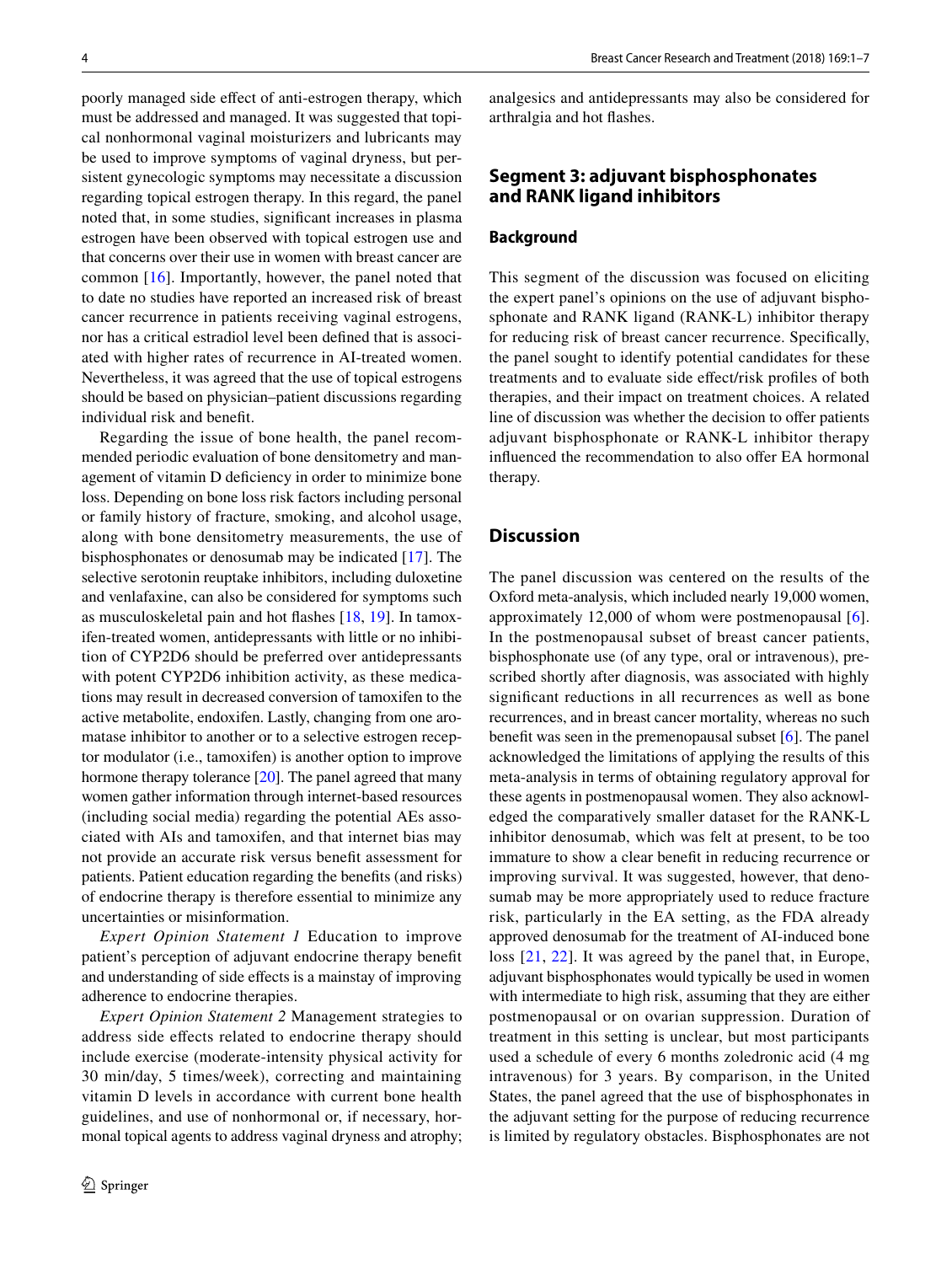presently FDA approved or covered by insurance for this indication and currently their use is approved only for those patients who have continued bone loss after receiving frstline oral bisphosphonates (i.e., alendronate). There are no data to suggest intervention with a bone-targeted agent in the context of EA therapy will reduce late recurrence, and therefore the decision to offer a bone-targeted therapy was not though the influence the decision to offer EA therapy.

*Expert Opinion Statement 1* Setting aside issues with regulatory approval and payers/reimbursement, given evidence for a beneft of adjuvant bisphosphonates in reducing recurrence, distant recurrence, and improving survival in postmenopausal women receiving adjuvant endocrine therapy, adjuvant bisphosphonates can be considered for women with early-stage breast cancer.

*Expert Opinion Statement 2* Notwithstanding a lack of demonstrated survival beneft, a RANK-L inhibitor, denosumab, may be considered for patients receiving adjuvant endocrine therapy in view of its approved indication for preventing bone loss in patients receiving AIs.

### **Segment 4: current perspectives on the use of multi‑gene assays and duration of endocrine therapy**

This segment of the discussion was focused on the current guidelines regarding the use of multi-gene assays and was aimed at eliciting the expert panel's opinion on the optimal duration of adjuvant endocrine therapy for patients with hormone receptor-positive early breast cancer and, specifcally, whether there is a clinically meaningful beneft of extending AI-based endocrine therapy to 10 years for selected patients. Related to this discussion was the panel's current recommendation for stratifying patients for EA endocrine therapy (i.e., do they currently use clinicopathologic features with or without genomic assays for this purpose).

## **Discussion**

The panel discussion was centered on the new guidelines on multi-gene assays from ASCO, which were noted to have deviated somewhat from the initial guidance on this topic, and some inconsistencies between these guidelines and those of the National Comprehensive Cancer Network (NCCN) were also noted (e.g., for node-positive patients). The panel noted the absence of emergent data from key trials, particularly MINDACT [\[23\]](#page-6-11) in the 2016 ASCO guidance on biomarkers [[3\]](#page-5-8), and suggested that, due to the rapid advances in this feld, updates in this guidance should occur more frequently. The panel agreed that multi-gene assays do provide important information, which can be useful when communicating recurrence risk and benefits of therapy with the patients. For example, if chemotherapy can reduce recurrence risk by 30%, one could safely recommend the treatment if recurrence risk was  $\sim$  50%; by comparison, if recurrence risk was only 10–15% for a given patient, the small absolute beneft from chemotherapy would certainly be outweighed by the risk of intervention [\[3](#page-5-8), [24](#page-6-12)]. There was agreement that further validation studies are needed and that tumor biology (as revealed by multi-gene assays) must also be considered in the continuum of other clinicopathologic factors.

In view of recently reported results from SABCS, participants agreed that the beneft of EA endocrine therapy is, overall, modest, and some participants cited the need for a meta-analysis of all EA endocrine studies that could provide further clarifcation on the issue. For example, as reported in the NSABP-42 study, disease-free survival at  $\sim$  7 years was 84.7 and 81.3% for patients on extended adjuvant AI (letrozole) and placebo groups, respectively (3.4% absolute beneft), and the diference did not technically reach statistical signifcance, due to adjustments for interim analyses (hazard ratio  $= 0.85$ ,  $P = 0.048$ ; *P* value for significance set at 0.0418) [[7](#page-5-3)]. In view of these and other results, there is a need to more efectively identify patients most likely to beneft from EA endocrine treatment. To this end, the panel recognized the availability of several genomic biomarker tests which, in conjunction with clinicopathologic factors, may provide additional prognostic information on recurrence risk; these include Oncotype Dx, Breast Cancer Index (BCI), PAM 50 Risk of Recurrence (ROR), EndoPredict, and MammaPrint [\[3](#page-5-8)]. All of these tests can be useful to identify patient subsets that have an extremely low risk of recurrence. The PAM 50 ROR score, for example, has been shown to provide additional prognostic information over and above standard clinical factors on risk of distant recurrence in the ABCSG 8 trial [\[25](#page-6-13)], and Level 1 evidence supporting the use of the 70-gene signature (MammaPrint) to further inform decisions on avoiding the use of adjuvant chemotherapy has also recently been published from the MIND-ACT trial [[23](#page-6-11)]. Many of the participants reported using the 21-gene Oncotype Dx Recurrence Score (RS) to help inform their decisions on the use of adjuvant chemotherapy in nodepositive (1–3 lymph nodes) and node-negative ER+ patients, in the context of other clinicopathologic factors. While again citing the need for additional validation, at least one of these tests, BCI, has also been shown to predict response to endocrine therapy, and many participants reported having used BCI, at least on occasion (or more frequently) to further inform their treatment decisions for patients whose need for an additional 5 years of endocrine therapy was less certain (most notably, node-negative patients) [\[26](#page-6-14)–[28\]](#page-6-15). It was also acknowledged that major cancer staging manuals, such as the American Joint Commission on Cancer (AJCC)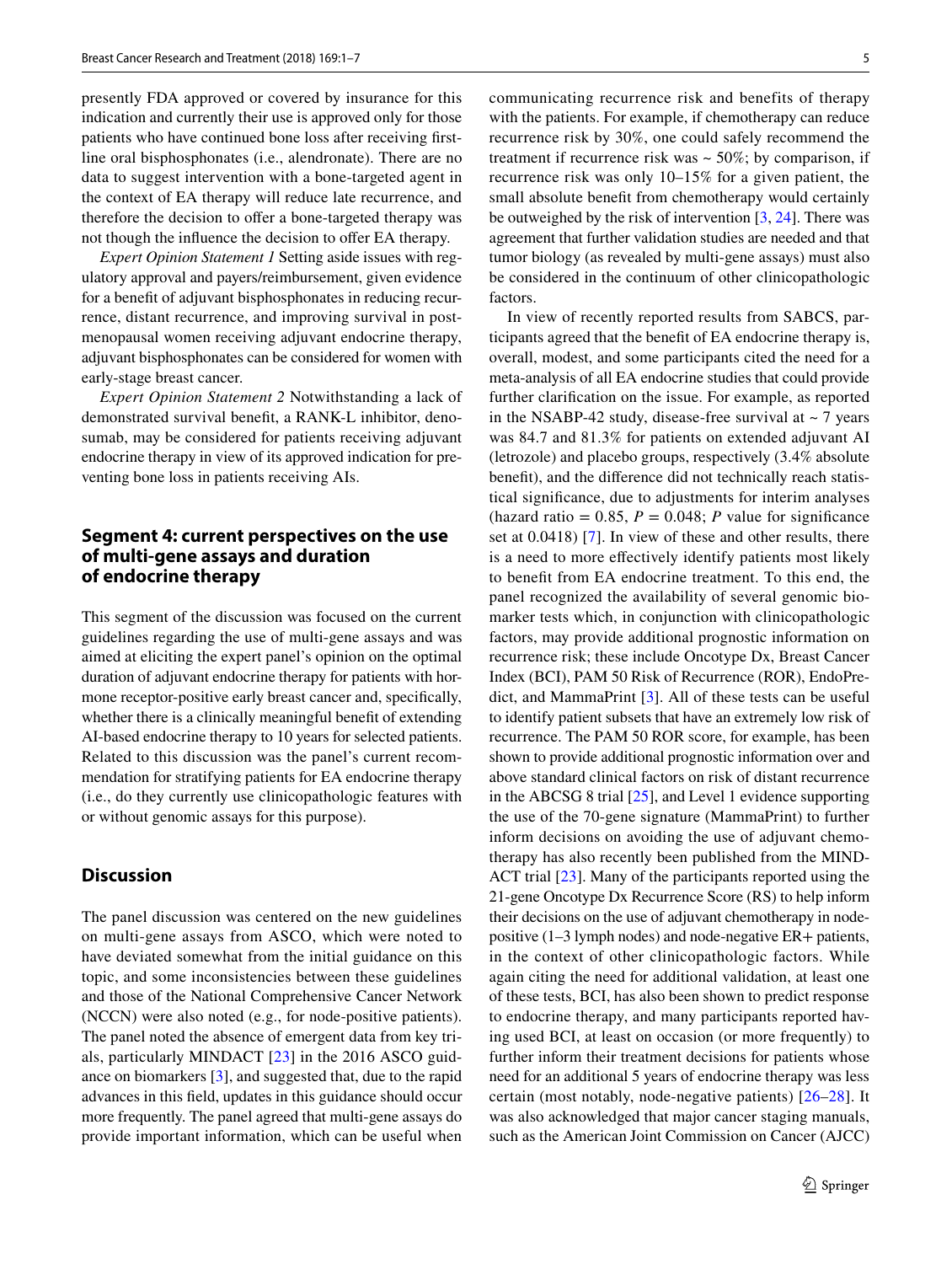forthcoming 8th Edition, have already incorporated these multi-gene panels into their risk assessment models.

*Expert Opinion Statement 1* Although further validation studies are needed, the use of multi-gene assays may provide important additional information that can guide treatment decisions; this information should be considered in the context of other clinicopathologic factors.

*Expert Opinion Statement 2* Recently reported results from EA endocrine therapy trials suggest an overall modest beneft of extending endocrine therapy beyond 5 years; the currently available genomic biomarker assays may be useful to further inform treatment decisions in patients where uncertainty may exist (e.g., node-negative and/or poor tolerability).

## **Conclusion**

In the face of emergent clinical trial data, optimal treatment for patients with early breast cancer will continue to evolve. The panel recognized the limitations of current guidance surrounding the use of EA endocrine therapy for patients with ER+ disease, and the importance of future discussions on this topic. They also recognize the importance of forthcoming data that will further inform treatment decisions in this area. Until such data become available, however, the panel recommends a highly individualized approach, with shared patient–physician decision-making, and a strong emphasis on patient education to help improve adherence and persistence when selecting patients for CPM, EA endocrine therapy, and/or adjuvant bisphosphonate treatment.

#### **Note added in proof**

Shortly after this expert roundtable meeting was convened, a guideline statement was published by a joint Cancer Care Ontario (CCO)/ASCO working group and expert panel, which offers recommendations on the use of adjuvant bisphosphonates in postmenopausal women undergoing systemic adjuvant therapy for breast cancer. ([http://ascopubs](http://ascopubs.org/doi/full/10.1200/JCO.2016.70.7257) [.org/doi/full/10.1200/JCO.2016.70.7257\)](http://ascopubs.org/doi/full/10.1200/JCO.2016.70.7257) The reader is referred to this statement for further guidance and clarifcation on this issue. In addition, the authors note the recently published focused update of the ASCO guidance on the use of biomarkers which details the results from MINDACT supporting the use of MammaPrint to inform decisions on avoiding the use of systemic adjuvant chemotherapy in women with high-clinical risk and low-genomic risk earlystage invasive ER+ breast cancer. [\(http://ascopubs.org/doi/](http://ascopubs.org/doi/pdf/10.1200/JCO.2017.74.0472) [pdf/10.1200/JCO.2017.74.0472\)](http://ascopubs.org/doi/pdf/10.1200/JCO.2017.74.0472).

**Funding** Biotheranostics, Inc. provided an unrestricted educational grant for this activity. Additional funding was provided by Total Health Conferencing. The faculty were compensated for their participation. Independent medical writing support was provided by *Sciavo*TECH Research and Consultancy Services, Inc.

**Open Access** This article is distributed under the terms of the Creative Commons Attribution 4.0 International License [\(http://creativecomm](http://creativecommons.org/licenses/by/4.0/) [ons.org/licenses/by/4.0/](http://creativecommons.org/licenses/by/4.0/)), which permits unrestricted use, distribution, and reproduction in any medium, provided you give appropriate credit to the original author(s) and the source, provide a link to the Creative Commons license, and indicate if changes were made.

#### **References**

- <span id="page-5-0"></span>1. Davies KR, Cantor SB, Brewster AM (2015) Better contralateral breast cancer risk estimation and alternative options to contralateral prophylactic mastectomy. Int J Womens Health 7:181–187
- <span id="page-5-6"></span>2. Chlebowski RT, Kim J, Haque R (2014) Adherence to endocrine therapy in breast cancer adjuvant and prevention settings. Cancer Prev Res (Phila) 7(4):378–387
- <span id="page-5-8"></span>3. Harris LN, Ismaila N, McShane LM et al (2016) American Society of Clinical Oncology. Use of biomarkers to guide decisions on adjuvant systemic therapy for women with early-stage invasive breast cancer: American Society of Clinical Oncology clinical practice guideline. J Clin Oncol 34(10):1134–1150
- 4. NCCN clinical practice guidelines in oncology (NCCN guidelines®) breast cancer. Version 2.2017 [https://www.nccn.org/](https://www.nccn.org/professionals/physician_gls/pdf/breast.pdf) [professionals/physician\\_gls/pdf/breast.pdf](https://www.nccn.org/professionals/physician_gls/pdf/breast.pdf) Accessed 4 May 2017
- <span id="page-5-1"></span>5. Khatcheressian JL, Hurley P, Bantug E et al (2013) American Society of Clinical Oncology. Breast cancer follow-up and management after primary treatment: American Society of Clinical Oncology clinical practice guideline update. J Clin Oncol 31(7):961–965
- <span id="page-5-2"></span>6. Early Breast Cancer Trialists' Collaborative Group (EBCTCG) (2015) Adjuvant bisphosphonate treatment in early breast cancer: meta-analyses of individual patient data from randomised trials. Lancet 386(10001):1353–1361
- <span id="page-5-3"></span>7. Mamounas EP, Bandos H, Lembersky BC et al (2017) A randomized, double-blinded, placebo-controlled clinical trial of extended adjuvant endocrine therapy (tx) with letrozole (L) in postmenopausal women with hormone-receptor (+) breast cancer (BC) who have completed previous adjuvant tx with an aromatase inhibitor (AI): results from NRG Oncology/NSABP B-42. Cancer Res 77(Supplement):S1–05
- 8. Tjan-Heijnen V, Van Hellemond I, Peer P et al (2017) Abstract S1-03: frst results from the multicenter phase III DATA study comparing 3 versus 6 years of anastrozole after 2–3 years of tamoxifen in postmenopausal women with hormone receptorpositive early breast cancer. Cancer Res 77:S1-03
- <span id="page-5-4"></span>9. Blok E, van de Velde C, Meershoek-Klein Kranenbarg E et al (2017) Abstract S1-04: optimal duration of extended letrozole treatment after 5 years of adjuvant endocrine therapy; results of the randomized phase III IDEAL trial (BOOG 2006-05). Cancer Res 77:S1-04
- <span id="page-5-5"></span>10. UK clinical trial gateway. [https://ukctg.nihr.ac.uk/trials/trial-deta](https://ukctg.nihr.ac.uk/trials/trial-details/trial-details%3ftrialNumber%3dISRCTN48534559) [ils/trial-details?trialNumber=ISRCTN48534559](https://ukctg.nihr.ac.uk/trials/trial-details/trial-details%3ftrialNumber%3dISRCTN48534559) Accessed 4 May 2017
- <span id="page-5-7"></span>11. Dezii CM (2001) Persistence with drug therapy: a practical approach using administrative claims data. Manag Care 10(2):42–45